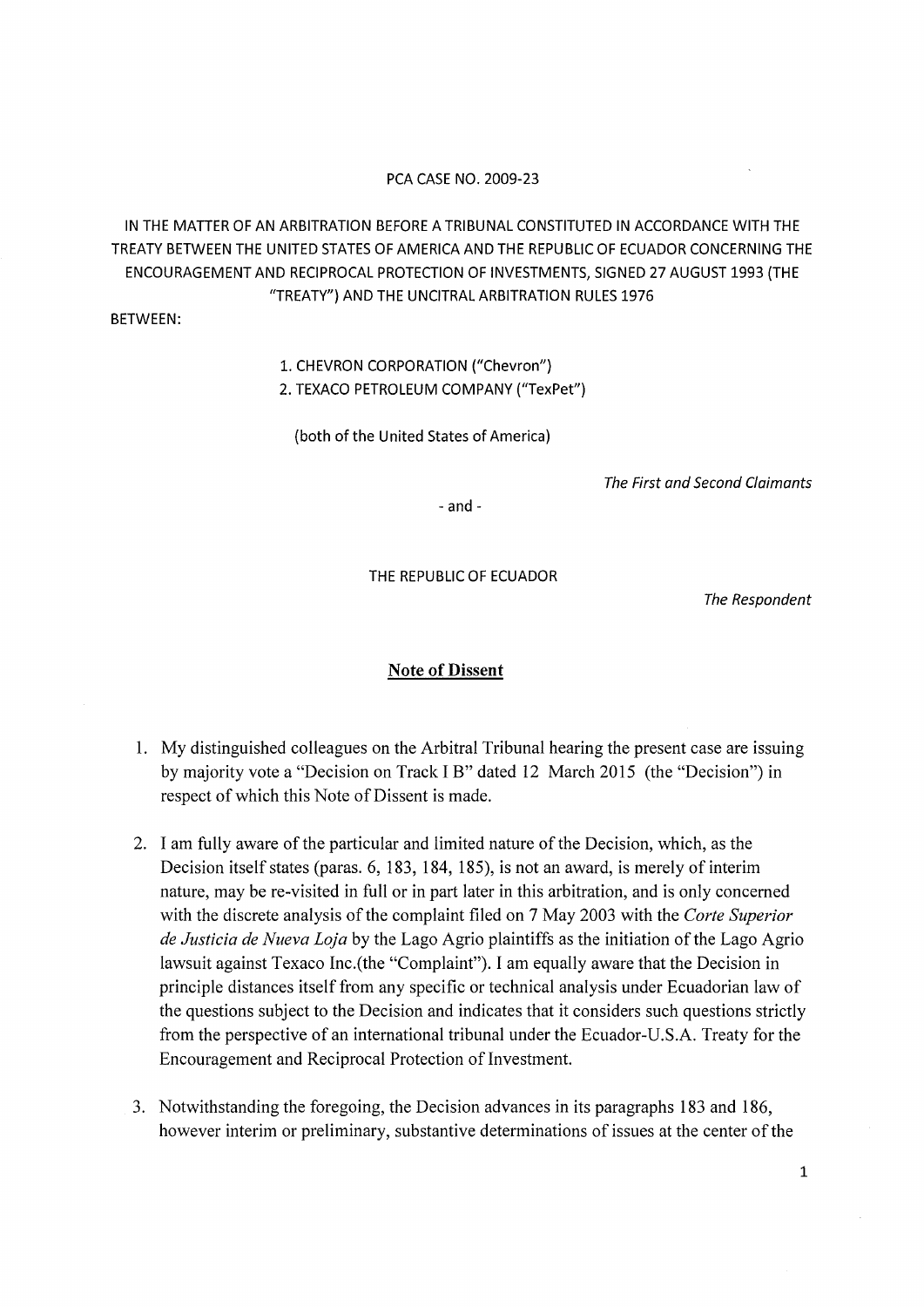Parties' disputes. Even on such interim or preliminary bases, I am unable to agree at the present juncture that such determinations are supported by the reasons given for them in the Decision and, therefore, I must dissent. Necessarily, this dissent cannot be of more definitive nature than the Decision, nor may address legal and factual issues exceeding the self-imposed limits of the Decision, although part of the problem is indeed that the Decision prematurely advances determinations concerning crucial matters after circumscribing the legal and factual elements to be considered to such effect and limiting the analysis to the Complaint. However, at this stage, since it obviously cannot go beyond the self-traced boundaries of the Decision itself, this Note of Dissent shares the Decision's interim nature, and is made from the perspective of an international arbitral tribunal without, as the Decision states (paras. 157-158), being bound by any legal technicalities inherent to any applicable law, including Ecuadorian law.

- 4. Despite the above *caveat,* since the Respondent has laid great emphasis in support of its position regarding the questions addressed by the Decision on the Delfina Ecuadorian Supreme Court decision ("Delfina"), and also with the intention of unraveling the ambiguities under Ecuadorian law posed by the matters to be resolved (Decision, para. 166), the Decision rightly refers to Delfina at length (Decision's paras. 173-174). According to Delfina, an individual claim is a claim requesting relief for harm individually suffered in the form of pecuniary compensation or reparation in kind of such specific harm, and irrespective of whether such claimant is a physical person or a legal entity.
- 5. Delfina concerned an individual claim by the *"Comite Delfina Torres Vda. De Concha"*  legal entity characterized as a *''persona juridica, corporaci6n de derecho privado* "<sup>1</sup> , which was set forth by its legal representative. This legal entity was awarded economic compensation amounting to US\$ 11,000,000.00 that it chose (as it was its right absent any valid opposition raised by the respondent and accepted by a court of law) to transform into a reparation in kind. As decided by the Ecuadorian Supreme Court the reparation in kind was anyway not to exceed the amount of US\$ 11,000,000.00 of the entity's pecuniary claim as awarded by the Supreme Court (initially, the entity sought compensation amounting to US\$ 35,000,000.00 $^2$ ). It should then be concluded that such relief remains an individual relief even if it has the parallel or side effect of benefiting third parties including, in the case of a legal entity, persons comprised or not by it.

<sup>&</sup>lt;sup>1</sup> Delfina, *TERCERO*, at 2 (Spanish original).

 $2$  Delfina complaint (Exhibit R-1188).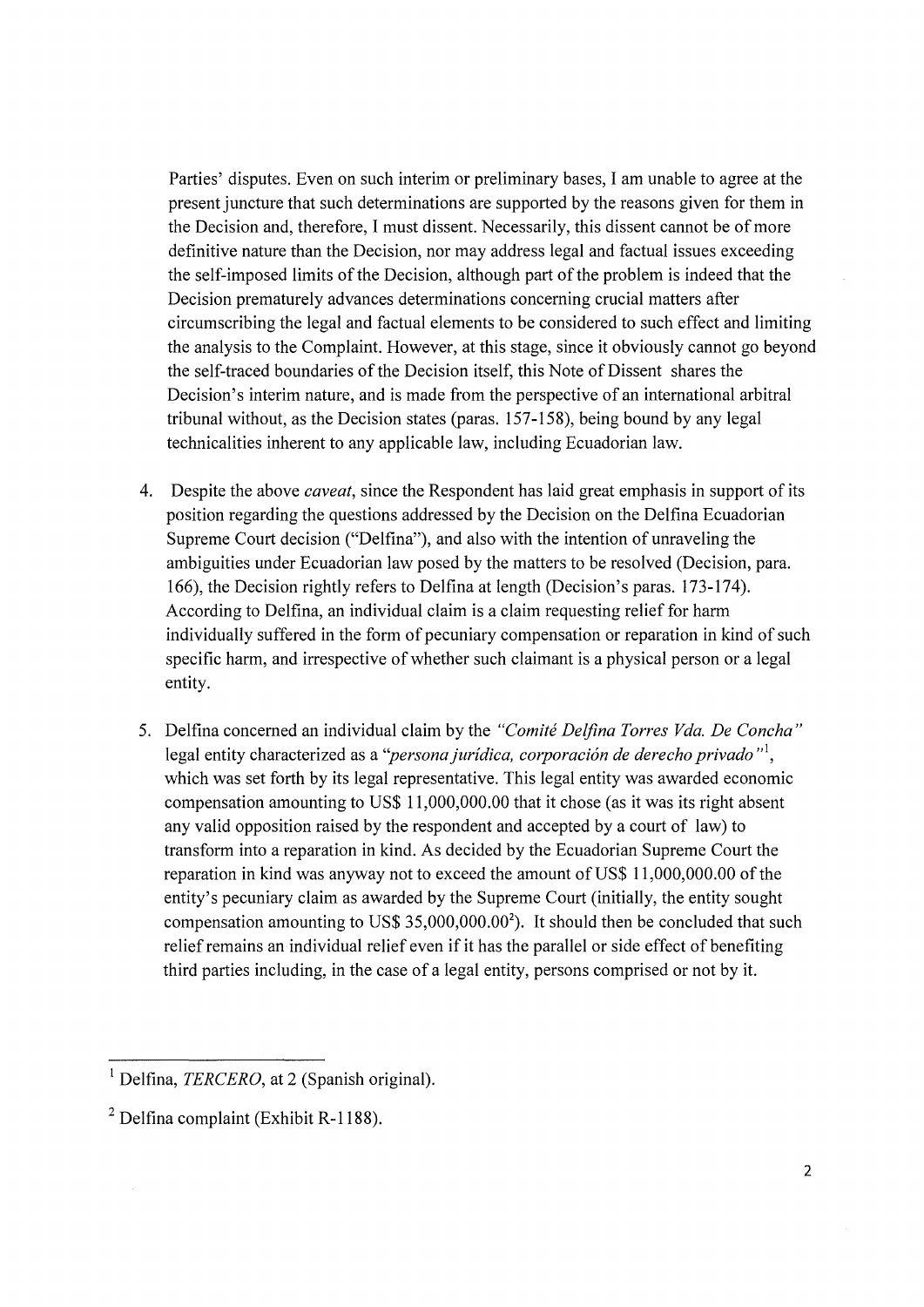- 6. As the Decision properly emphasizes, attention should be paid to the substance and not merely to the form of pleadings to elucidate the nature of the claims contained in the Complaint (para. 158). This approach is pertinent when looking at the Complaint against the backdrop of Delfina. However, following such approach raises the always difficultand often debated - issue of the dividing line between a substantive claim and the corresponding remedy. In this connection, not infrequently the conclusion is that substance and remedy indissolubly go together, and that the latter may fashion the former.
- 7. Such is the case of the Complaint. Nothing in the Complaint (as summarized in part in paras. 159-164 of the Decision) shows that it seeks individual relief in the sense understood in Delfina. None of the claims in the Complaint identifies a person or entity (including the persons formulating the Complaint) claiming compensation (pecuniary or in kind) specifically remedying the damage suffered by any such person or his or her property. Even if Delfina were not used as a yardstick, how can a claim seeking relief benefitting entire communities be equated as to its substance, effects and possibly economic dimension, with claims seeking particularized relief for the discrete harm individually proven and suffered by each claimant? In order to be consistent with the concern of privileging substance over form, the merely formal aspects of the formulation of the Complaint (e.g., coincidence of the persons making the Complaint and the A guinda U.S. complaint and the fact that the same attorney represented the complainants in both cases, referred to in para. 165 of the Decision) cannot be privileged over the characteristics of the claims under the Complaint which, as indicated above, in their substance are not individual claims.
- 8. Indeed, rather than supporting the characterization of the Complaint as an individual claim or individual claims, by suggesting that Article 23 (27) of the Ecuadorian Constitution<sup>3</sup> may allow claims on behalf of *third parties determined or undetermined*<sup>4</sup>, Delfina appears to place the discussion and the issues to be decided on the plane the Parties themselves seem to have now placed them: rather than as a differentiation between "individual" and "diffuse" claims, as a differentiation between "collective" claims (as pleaded by the Respondent) and "diffuse" claims (as pleaded by the Claimants) or, as also pleaded by the Claimants, as claims that, irrespective of their

<sup>3</sup> This provision includes within the civil rights granted to any Ecuadorian *"el derecho al debido proceso y a una justicia sin dilaciones"* (the rights to due process and prompt access to justice [my informal translation]).

<sup>&</sup>lt;sup>4</sup> Delfina, page 5 (Spanish), referring to "..... *toda clase de pretensiones, fundada o infimdadamente, para si o para terceros determinados o indeterminados ... "*